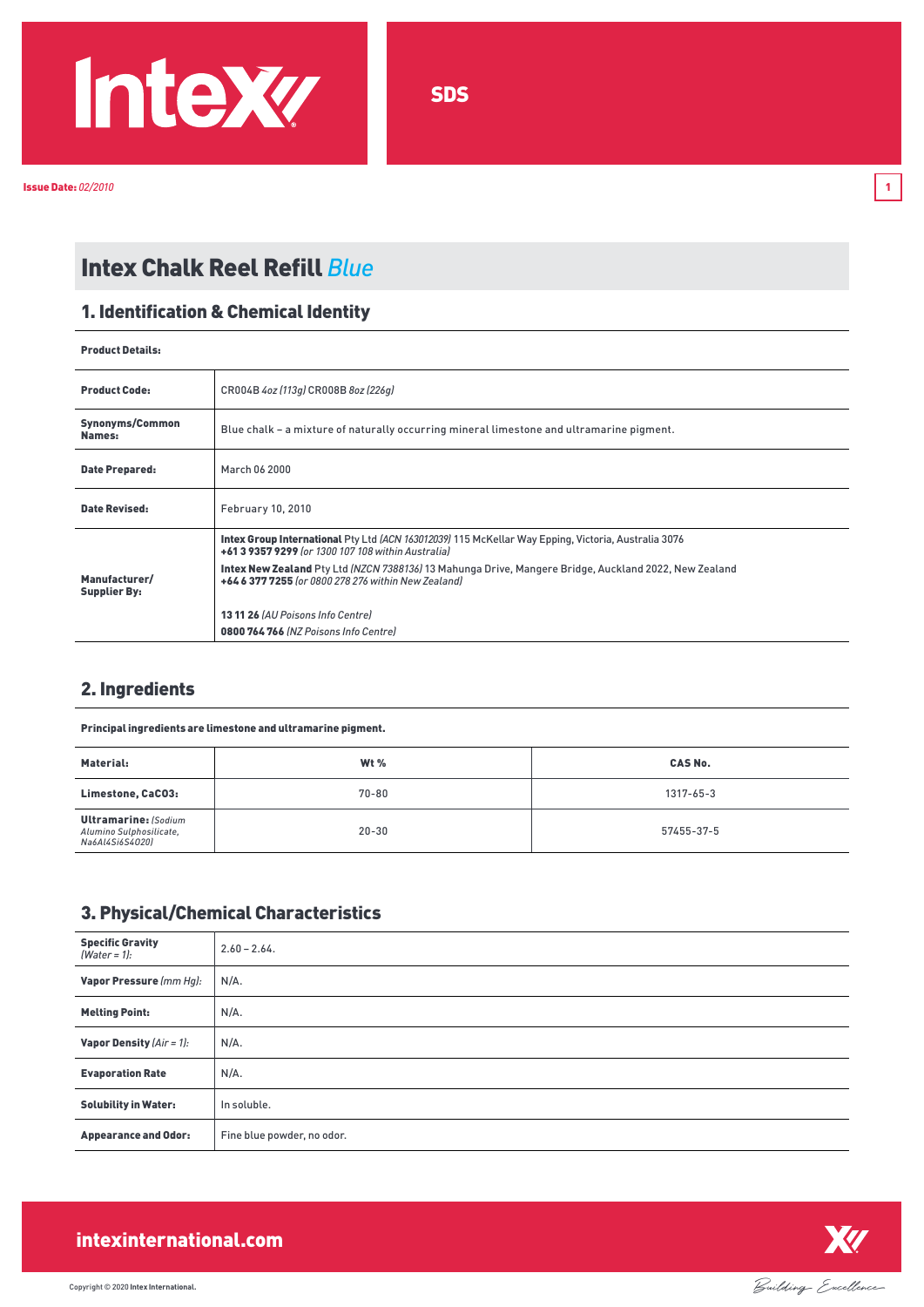

# 4. Fire and Explosion Hazard Data

| <b>Flash Point:</b>                                    | Non-flammable.                                                                                                                                                                                                                       |
|--------------------------------------------------------|--------------------------------------------------------------------------------------------------------------------------------------------------------------------------------------------------------------------------------------|
| <b>Extinguishing Media:</b>                            | As appropriate for surrounding combustibles.                                                                                                                                                                                         |
| <b>Flammable Limits:</b>                               | None.                                                                                                                                                                                                                                |
| <b>Special Fire</b><br><b>Fighting Procedures:</b>     | In fires sustained by other combustible material, the product may undergo chemical change with the evolution of heat and toxic,<br>irritant sulfur dioxide gas. Respiratory and eye protection required for fire fighting personnel. |
| <b>Unusual Fire &amp;</b><br><b>Explosion Hazards:</b> | None.                                                                                                                                                                                                                                |

#### 5. Reactivity Data

| <b>Stability:</b>                                           | Stable under normal conditions up to 350°C.                                                                                                                                                                                                                                  |
|-------------------------------------------------------------|------------------------------------------------------------------------------------------------------------------------------------------------------------------------------------------------------------------------------------------------------------------------------|
| <b>Conditions to Avoid:</b>                                 | Avoid contact with acids and other incompatible materials. Avoid excessive dust generation.                                                                                                                                                                                  |
| Materials to avoid:                                         | Calcium carbonate ignites on contact with fluorine. It is incompatible with acids, alum, and ammonium<br>salts and mercury/hydrogen mixtures.                                                                                                                                |
| <b>Hazardous</b><br><b>Decomposition</b><br>or By products: | Can produce calcium oxide if thermally oxidized. Contact with acids of ultramarine liberates hydrogen sulfide, a highly<br>flammable toxic gas. At temperatures above 400°C in the presence of air, an exothermic reaction can occur with an<br>evolution of sulfur dioxide. |
| <b>Hazardous</b><br><b>Polymerization:</b>                  | Will not occur.                                                                                                                                                                                                                                                              |

#### 6. Health Hazard Data

| <b>Routes of Entry:</b>                       |                                                                                                                                                                                                                                                                                                      |
|-----------------------------------------------|------------------------------------------------------------------------------------------------------------------------------------------------------------------------------------------------------------------------------------------------------------------------------------------------------|
| Inhalation:                                   | Yes.                                                                                                                                                                                                                                                                                                 |
| Skin:                                         | Yes.                                                                                                                                                                                                                                                                                                 |
| Eye:                                          | Yes.                                                                                                                                                                                                                                                                                                 |
| Ingestion:                                    | Yes.                                                                                                                                                                                                                                                                                                 |
| <b>Health Hazards</b><br>(Acute and Chronic): | Inhalation of dust may cause sneezing, coughing, and nose irritation. Excessive exposure above 1mg/m3 can<br>give mild pulmonary irritation. The abrasiveness of the material may cause skin irritation and eye irritation.<br>The material may cause mild irritation of the gastrointestinal tract. |

#### Signs and Symptoms of Exposure:

| Inhalation:                                                                     | Excessive sneezing or coughing.                                                                                                                                                                                                                                                                                                                                                                                                                       |
|---------------------------------------------------------------------------------|-------------------------------------------------------------------------------------------------------------------------------------------------------------------------------------------------------------------------------------------------------------------------------------------------------------------------------------------------------------------------------------------------------------------------------------------------------|
| <b>Eye Contact:</b>                                                             | Mild irritation.                                                                                                                                                                                                                                                                                                                                                                                                                                      |
| <b>Skin Contact:</b>                                                            | Dryness and/or mild irritation.                                                                                                                                                                                                                                                                                                                                                                                                                       |
| Ingestion:                                                                      | Mild irritation. Not absorbed by the body.                                                                                                                                                                                                                                                                                                                                                                                                            |
| <b>Medical Conditions</b><br><b>Generally</b><br><b>Aggravated by Exposure:</b> | Pre-existing chronic respiratory, skin, or eye diseases may be aggravated.<br>Smoking aggravates the effects of exposure.                                                                                                                                                                                                                                                                                                                             |
| <b>Emergency and</b><br><b>First Aid Procedures:</b>                            | For the material in eyes and skin contact, wash/flush immediately with plenty of water. If irritation persists, seek medical<br>attention. For gross inhalation, remove person immediately to fresh air, give artificial respiration as needed, and seek medical<br>attention as needed. If a large amount of the material is ingested, and the person is conscious, give large quantities of water to<br>induce vomiting and seek medical attention. |



## intexinternational.com